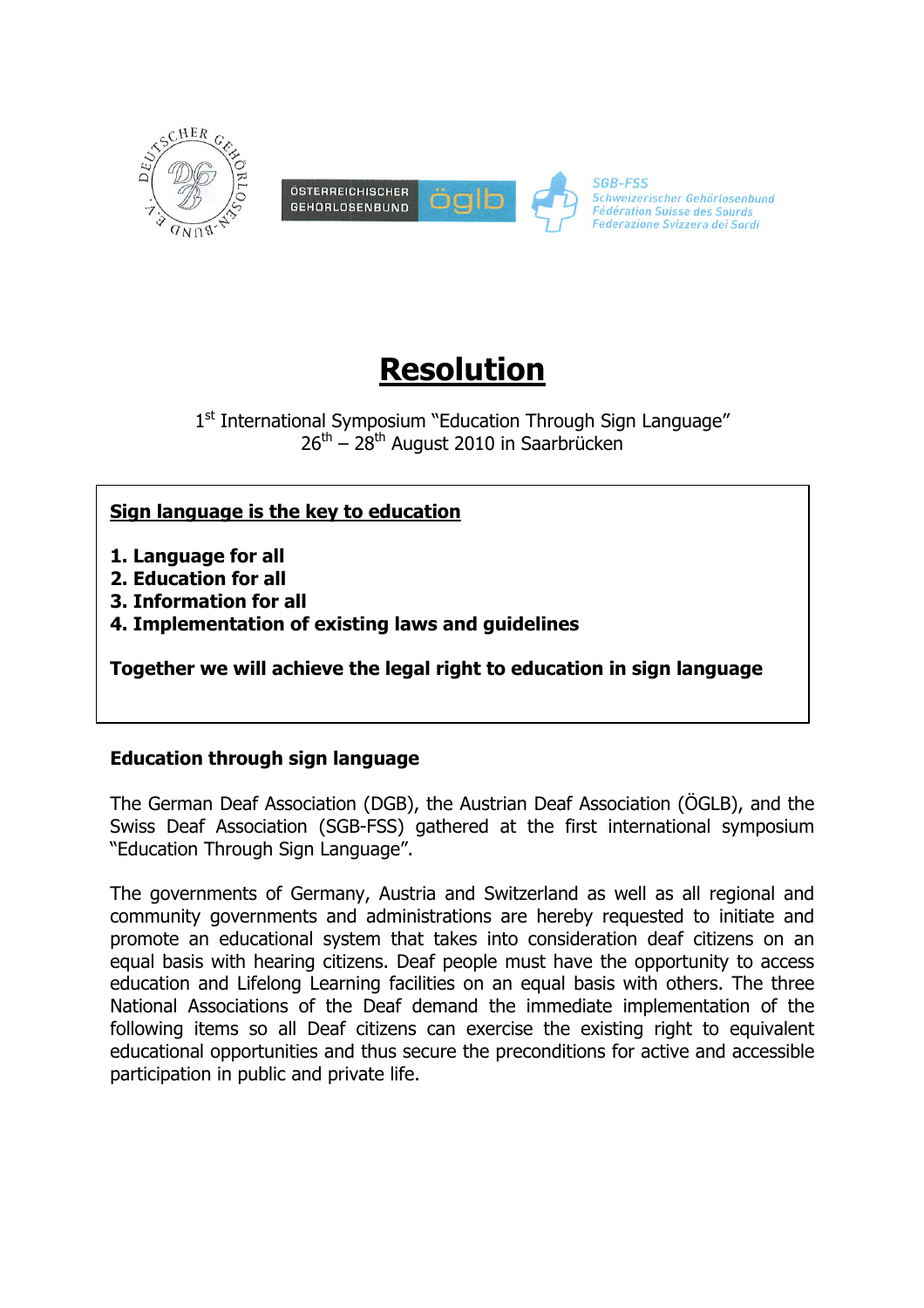Resolution "Sign language is the key to education"

#### **1. Language for all**

German, as the majority language, is indispensable also for the Deaf but the visual sign language is their natural means of communication and their instrument of thinking. Thus, comprehensive bilingual education must be ensured and sign language has to become an inherent and obligatory part of the curriculum. Teaching staff's sign language competence must be tested and monitored by means of standardised certification.

The national sign languages (German Sign Language – DGS, Austrian Sign Language – ÖGS, Swiss German Sign Language – SDGS) must be recognised as full and equal languages. Their learning must be promoted and facilitated. According to the UN Convention on the Rights of Persons with Disabilities this also includes the promotion of the linguistic and cultural identity of the Deaf and Sign Language Communities in Germany, Austria, and Switzerland.

To protect and promote sign languages and Deaf culture in the three Germanspeaking countries an institute, similar to the Goethe Institute should be established.

#### **2. Education for all**

Every Deaf person must have the right to benefit from education of any form and to choose the educational offers freely. This does not only apply to an educational path that leads to a first professional qualification but also to a range of educational offers, which might be chosen to complete, intensify, or continue one's education. The government must support Deaf people in their educational efforts. Examples include early intervention, school, apprenticeships, university studies and continuous vocational training, as well as Lifelong Learning (LLL) through all stages of life.

There is a high need of Deaf and hearing sign language interpreters in the educational domain. Ensuring their funding must be a priority. The subtitling of educational films and the use of visual teaching materials must also be ensured.

Inclusive education should only be considered after individual assessments and recommendations depending on the child. Deaf experts must be consulted in such individual assessments. Deaf and hard of hearing children should by all means be encouraged to have contact with other Deaf children and adults and their access to sign language must be ensured.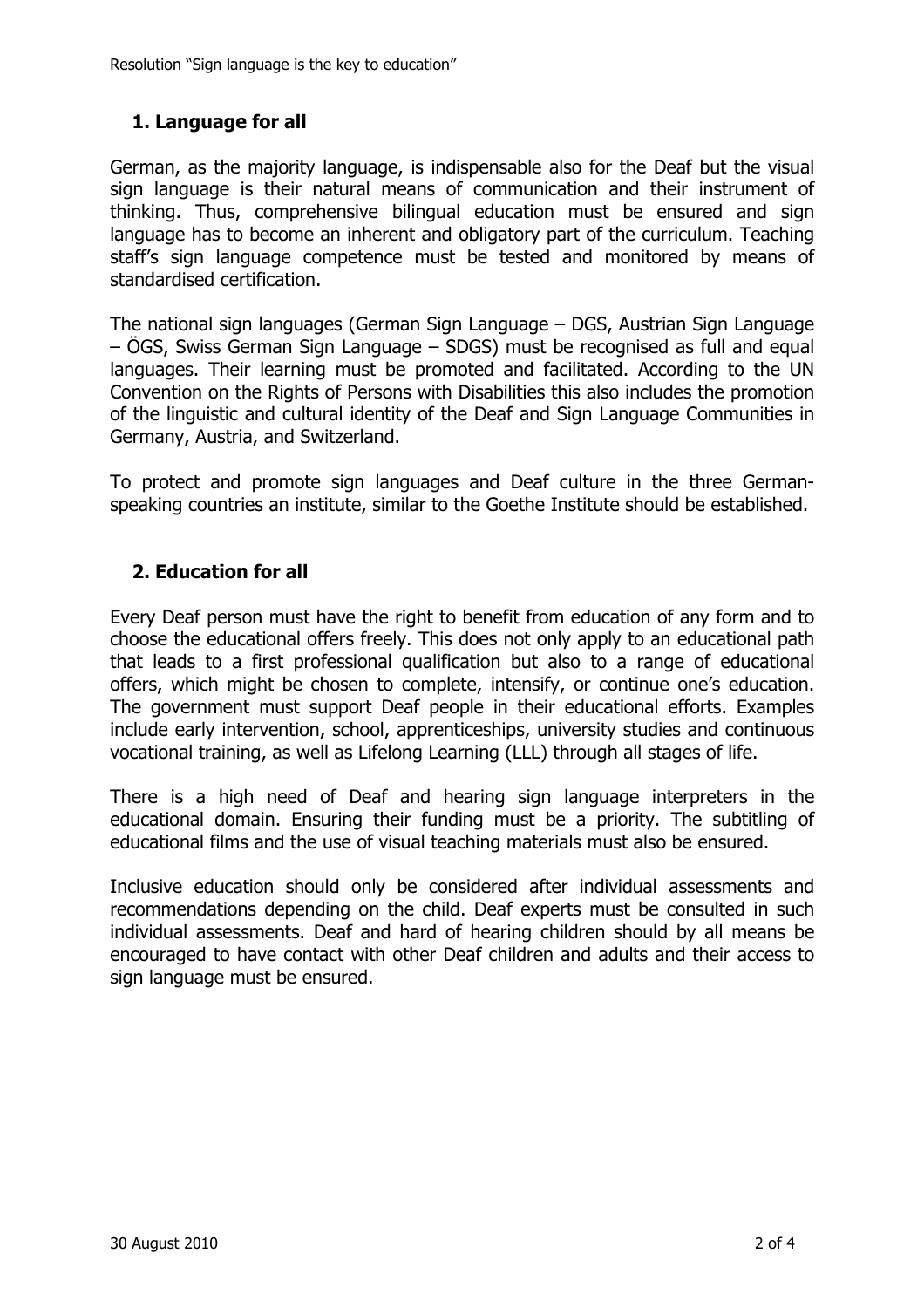The experience and the technical competence of Deaf experts should be taken into account when designing and assuring the quality of all educational measures for deaf children, young people, and adults. Education for us must not be planned without us.

Inclusion is not a one-way street. Sign language should be introduced in educational institutions as a given foreign language and be made accessible for hearing parents and children, young people and adults.

#### **3. Information for all**

All information that is socially relevant must be fully accessible for Deaf people without barriers. This concerns general information from the media as well as specific information about educational opportunities and particular rights of the Deaf. Deaf people must have unlimited access to all political information. This is the only way for them to become actively involved at a political level and exercise their right to participate fully in political life.

Information about the potentials of sign languages have to be conveyed to politicians, journalists, as well as to wider society, and particularly also to hearing parents of Deaf children in a neutral way.

Research and education in the academic domain "Deaf Studies" has to be widened because it is an important factor in contribution to the empowerment of the Deaf and the Sign Language Community.

## **4. Implementation of existing laws and directives**

The implementation of all existing laws and directives, which strengthen the position of Deaf people, their languages, and their communities, should be promoted. Examples include the EU charter, the UN Convention on the Rights of Persons with Disabilities, as well as other relevant national and local legislation, regulations and directives.